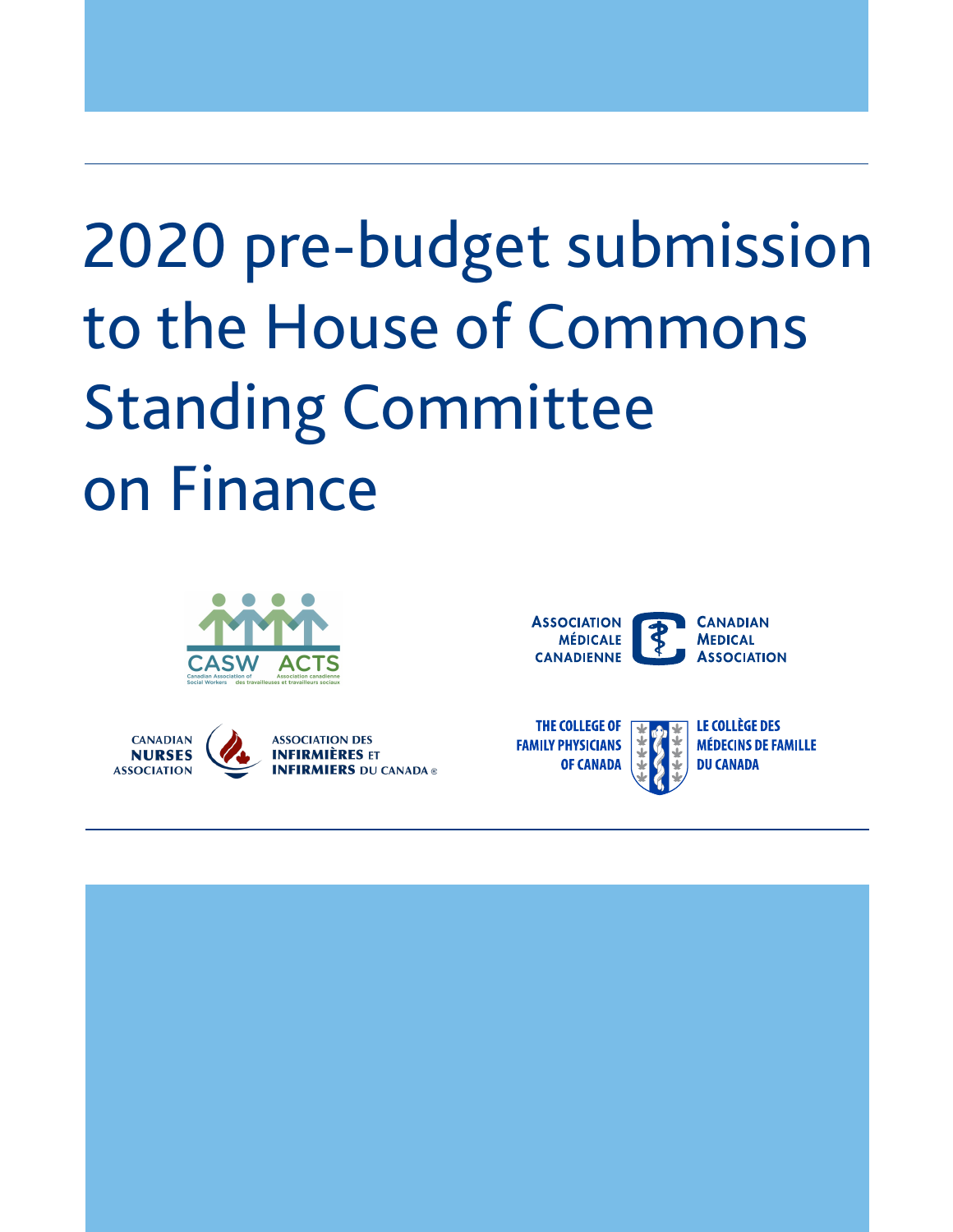#### **INTRODUCTION**

Primary care is the backbone of our health care system in Canada and a national priority for this government.

The echoing words of the Speech from the Throne certify that the Government will strengthen health care and "Work with provinces, territories, health professionals and experts in industry and academia to make sure that all Canadians can access a primary care family doctor." The Health Minister's mandate letter further confirms that the Government will work "with the support of the Deputy Prime Minister and Minister of Intergovernmental Affairs, the Minister of Finance and the Minister of Seniors, to strengthen Medicare and renew our health agreements with the provinces and territories" to "ensure that every Canadian has access to a family doctor or primary health care team".

We recognize that strengthening primary care through a team-based, inter-professional approach is integral to improving the health of all people living in Canada. This belief is consistent across our alliance of four major groups: the Canadian Medical Association, the Canadian Nurses Association, the Canadian Association of Social Workers and the College of Family Physicians of Canada. There is nothing more suiting or fortunate than for a team-based approach to be wholeheartedly supported by an even larger team of teams.

We commend the Government's commitment to increasing Canadians' access to primary care. We have a model to make it happen.

The Primary Health Care Transition Fund 2, a one-time fund over four years, would provide the necessary funding to help establish models of primary care based on the Patient's Medical Home, a team-based approach that connects the various care delivery points in the community for each patient. This model is rooted in the networking of family physicians, nurse practitioners, nurses, social workers and other health professionals as a team. This is the only way to provide comprehensive primary care to patients. It will enable a more exhaustive approach to patient care, ultimately leading to increased prevention and better health outcomes for Canadians. Consider it the main artery in meeting the needs of patients and communities.

A commitment to the Primary Health Care Transition Fund 2 gives substance to the promise of building a network of care that addresses immediate health needs while connecting to ongoing social and community health services. This Fund model bolsters Canadians. It is backed by doctors, nurses, and social workers. A phalanx of Canadian care providers stand behind it. An entire country will benefit from it.

#### **RECOMMENDATION**

**In support of the federal government's commitment to improve Canadians' access to primary care, we recommend a one-time fund in the amount of \$1.2 billion over four years to expand the establishment of primary care teams in each province and territory.**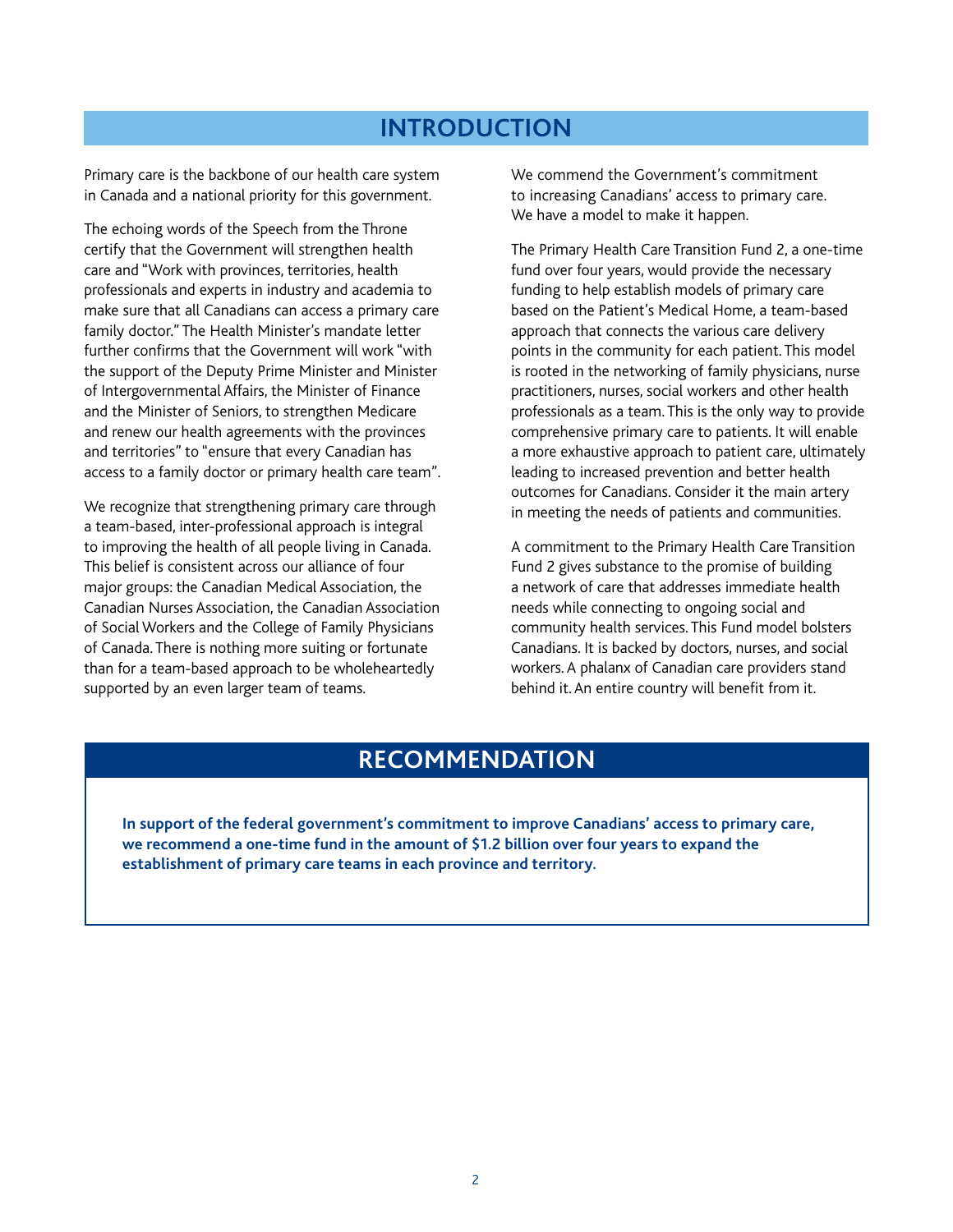### **ABOUT THE PRIMARY CARE TRANSITION FUND**

The goal of the Primary Health Care Transition Fund 2 (PHCTF2) is simple – to ensure that the care provided across Canada meets the needs of patients. Today. And in the future.

This time-limited initiative, a one-time fund in the amount of \$1.2 billion over four years, would provide the necessary support to help establish models of primary care based on the Patient's Medical Home, a team-based approach that connects the various care delivery points in the community for each patient. This model is rooted in the networking of family physicians, nurse practitioners, nurses, social workers and other health professionals as a team. The Fund will build on past successes resulting in large-scale sustained change in primary care delivery models in Ontario, Quebec and Alberta.

PHCTF2 could also be used to promote the delivery of innovative models such as virtual care, which are currently being used in a limited manner across Canada. The promotion of virtual care would enable Canadians to access and consult primary health care team members through various constructive means including secure messaging and video consultation.

The Primary Health Care Transition Fund 2 supports the patient-focused home. Not only is this the essential path forward for the future of medicine and health care, but young doctors are already being trained in this model.

In addition to improving access to family physicians and primary care teams the proposal will support the governments' efforts to advance mental health care and seniors care, and making home care more readily available.

## **CANADIANS' ACCESS TO CARE**

#### **Across the country, access to primary care continues to present myriad challenges:**

- Over 15% of Canadians aged 12 and older do not have a regular health care provider.
- Of those who had a regular provider experience wait time issues: only 4 in 10 Canadians who had a regular provider could get an appointment within 48 hours when they needed one.
- In 2017, of those Canadians with a regular health care provider, just 40% reported that there were one or more nurses working with their family physician/nurse practitioner. Just under 9.5% reported that health professionals other than doctors and nurses (such as nutritionists) worked in the same office in which they obtained their regular care.
- Far-ranging evidence indicates that access to care is not equitable in Canada, disadvantaging vulnerable and at-risk populations as well as rural and remote communities.
- The 2019 Commonwealth Fund Survey found that larger group practices were more likely to report having nurses or case managers to monitor and manage the care of patients with chronic conditions and to offer patients greater flexibility such as weekend appointments and the ability to book appointments online.
- November 2018 saw nearly 2,000 advertised positions for family physicians - not including part-time and locum.
- A 2018 Pollara survey found that while 89% of Canadians with chronic conditions reported that they consulted a physician for their condition, just 11% reported access to a health care team.
- •●**The CMA's 2019 consultations inform us**  that Canadians:
	- Are worried about the shortage of health professionals, long wait times and crowded hospitals.
	- Are growing tired of government cuts to health services to balance budgets.
	- Believe that the federal government should do more to improve health care.